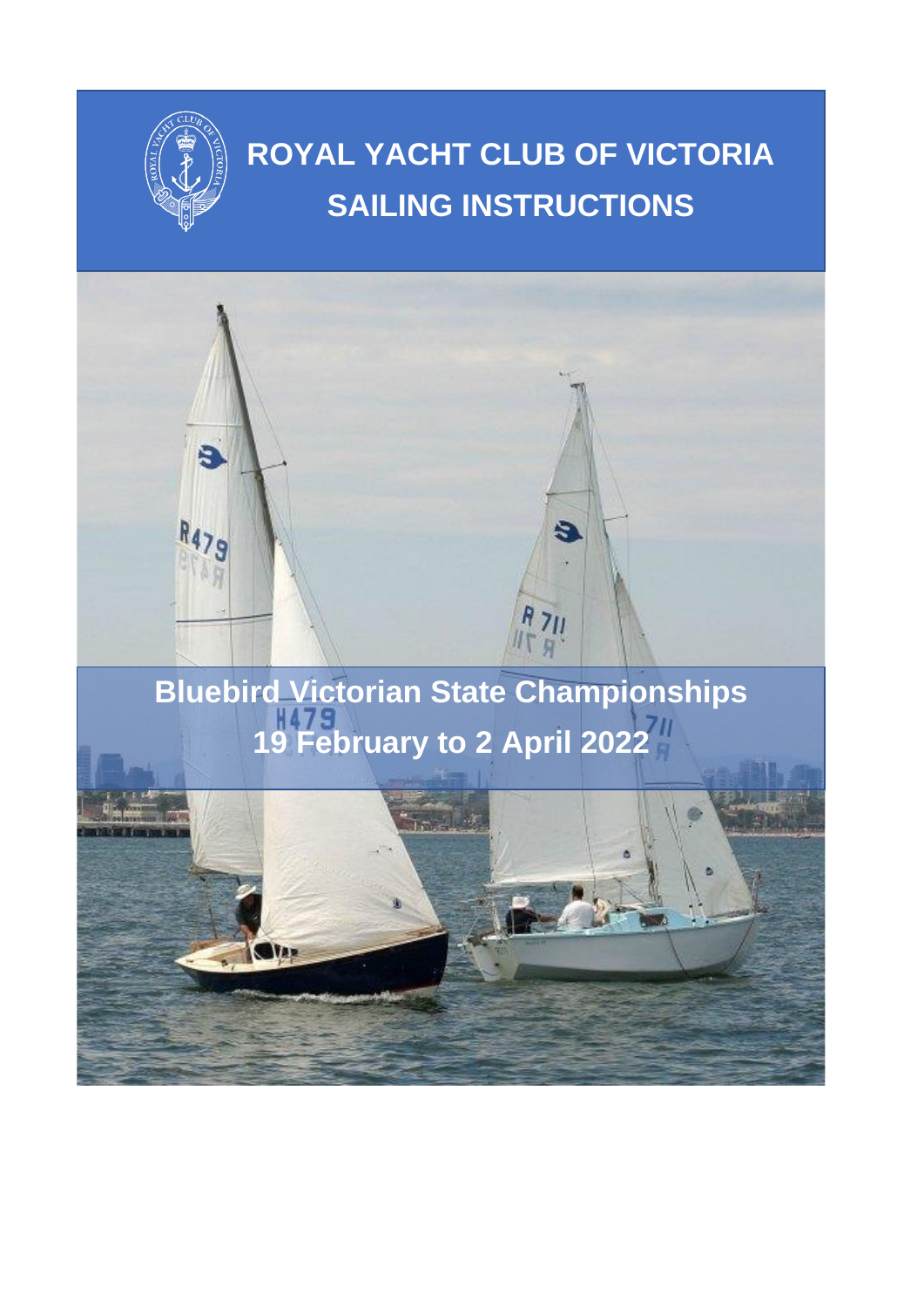# **Bluebird Victorian State Championships 2022 Sailing Instructions**

### **1 RULES**

- 1.1 The event is governed by the rules as defined in The Racing Rules of Sailing including the prescriptions of Australian Sailing (RRS)
- 1.2 The Australian Sailing (AS) Special Regulations Part 1 Category 6 will apply.
- 1.3 The Bluebird Association Class Rules will apply
- 1.4 Reasonable actions by event officials to implement COVID-19 guidance, protocols, or legislation, even if they later prove to have been unnecessary, are not improper actions or omissions.
- 1.5 [DP] Denotes a rule for which the penalty will be applied by Race Committee without a hearing. This changes RRS 63.1 and A5.
- 1.6 [NP] Denotes a rule for which that a boat may not protest another boat for breaking that rule. This changes RRS 60.1(a).

## 2 **CHANGE TO SAILING INSTRUCTIONS**<br>2.1 Any change to the sailing instructions will

Any change to the sailing instructions will be posted before 0800 on the day it will take effect, except that any change to the schedule of races will be posted by 2000 on the day before it will take effect.

### **3 COMMUNICATIONS WITH COMPETITORS**<br>3.1 Motices to competitors will be posted on the o

- Notices to competitors will be posted on the official notice board in the western foyer of the club house. Notices may also be posted to the RYCV website.
- 3.2 The race office is located at the main RYCV office, telephone 9397 1277, email [rycv@rycv.asn.au.](mailto:rycv@rycv.asn.au)
- 3.3 On the water, the race committee intends to monitor and communicate with competitors on VHF radio channel 69.

### **4 SIGNALS MADE ASHORE**

- All race committee signals made ashore will be made from the main flagpole on the lawn to the North of the RYCV clubhouse.
- 4.2 When flag AP is displayed ashore, '1 minute' is replaced with 'not less than 45 minutes in the RRS Race Signals.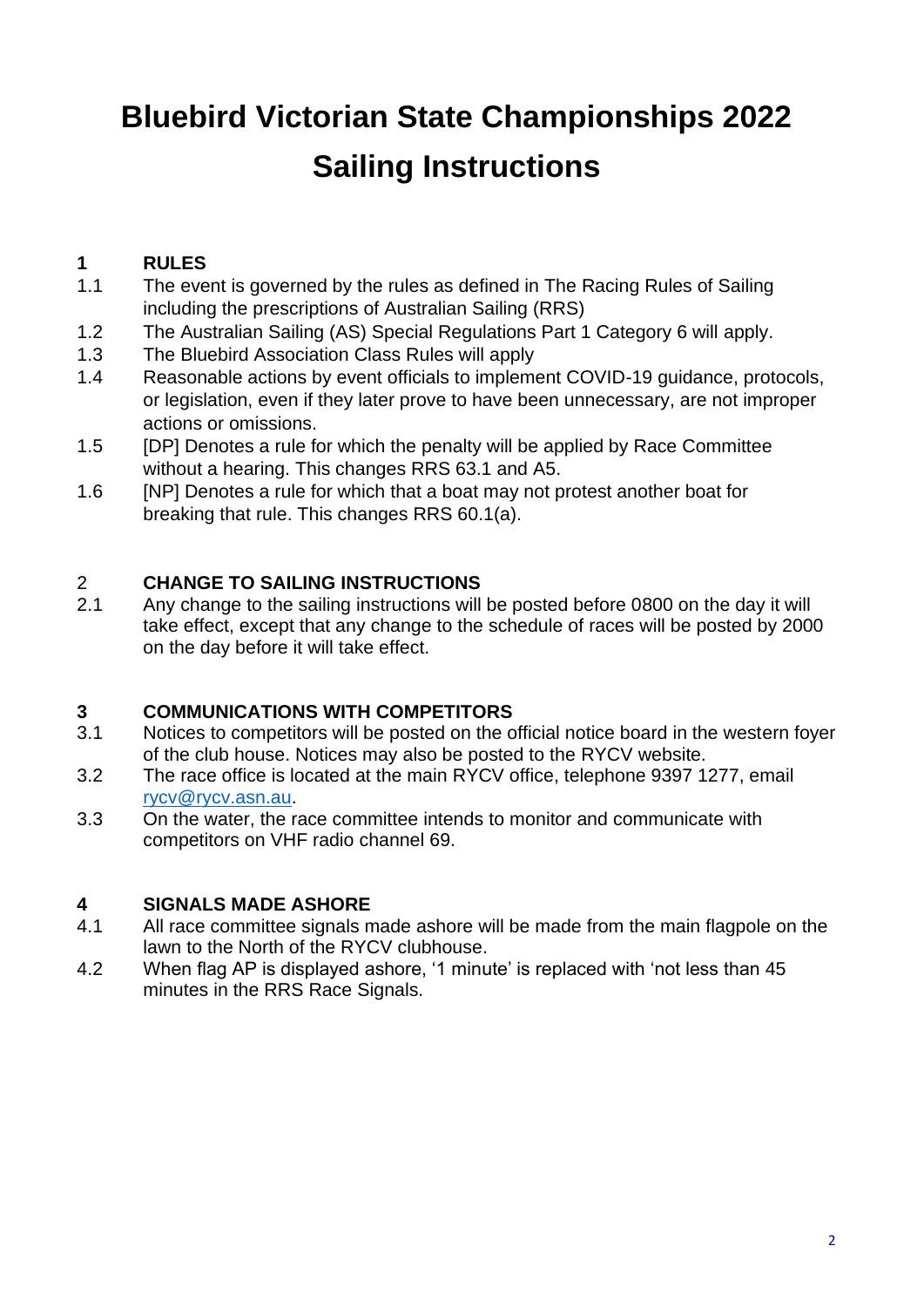# **5 SCHEDULE OF RACE**<br>**5.1 CLASS FLAG – Naval N**

**5.1** CLASS FLAG – Naval Numeral 1

| <b>Date</b>   | Race                  | <b>Warning Signal</b>            |
|---------------|-----------------------|----------------------------------|
| 19 Feb 2022   | 1 Short Course        | 1045hrs                          |
| 19 Feb 2022   | 2 Short Course        | As soon as possible after Race 1 |
| 5 March 2022  | 3 Long Course         | 1255hrs                          |
| 19 March 2022 | 4 Short Course        | 1255hrs                          |
| 19 March 2022 | 5 Short Course        | As soon as possible after Race 4 |
| 2 April 2022  | <b>6 Short Course</b> | 1055hrs                          |
| 2 April 2022  | <b>7 Short Course</b> | As soon as possible after Race 6 |

### **6 START SEQUENCE**

The Race shall be started according to signals as in RRS 26.

### **7 START LINE**

- 7.1 The Start line for the long course race line will be between the flag staff bearing the RYCV burgee at the northern end of the RYCV marina and mark "O".
- 7.2 The starting line for the short course races shall be an imaginary line between the flag mast bearing an orange flag on the committee vessel and an orange cylindrical buoy.
- 7.2.1 A crowding buoy may be laid in the vicinity of the committee vessel.
- 7.2.2 After the preparatory signal, but before correctly starting:
- 7.2.3 Any boat passing from the pre-start side of the starting line to the course side of the starting line between the crowding buoy and the committee vessel shall return to the pre-start side of the starting line by passing on the course side of and around the committee vessel.
- 7.2.4 Any boat touching the crowding buoy shall correct her error in accordance with RRS 30.1
- 7.2.5 Any boat passing from the course side to the pre-start side of the starting line between the crowding buoy and the committee vessel shall be disqualified.
- 7.3 [DP] A boat starting more than 10 minutes after their starting signal shall be scored **DNS**

### **8 FINISH LINE**

- 8.1 The finishing line for the long course race will be between the flag staff bearing a blue flag on the northern end of the RYCV marina and mark "O"
- 8.2 The finish line for the short course race shall be an imaginary line between the flag mast bearing a blue flag on the committee vessel and an orange cylindrical buoy.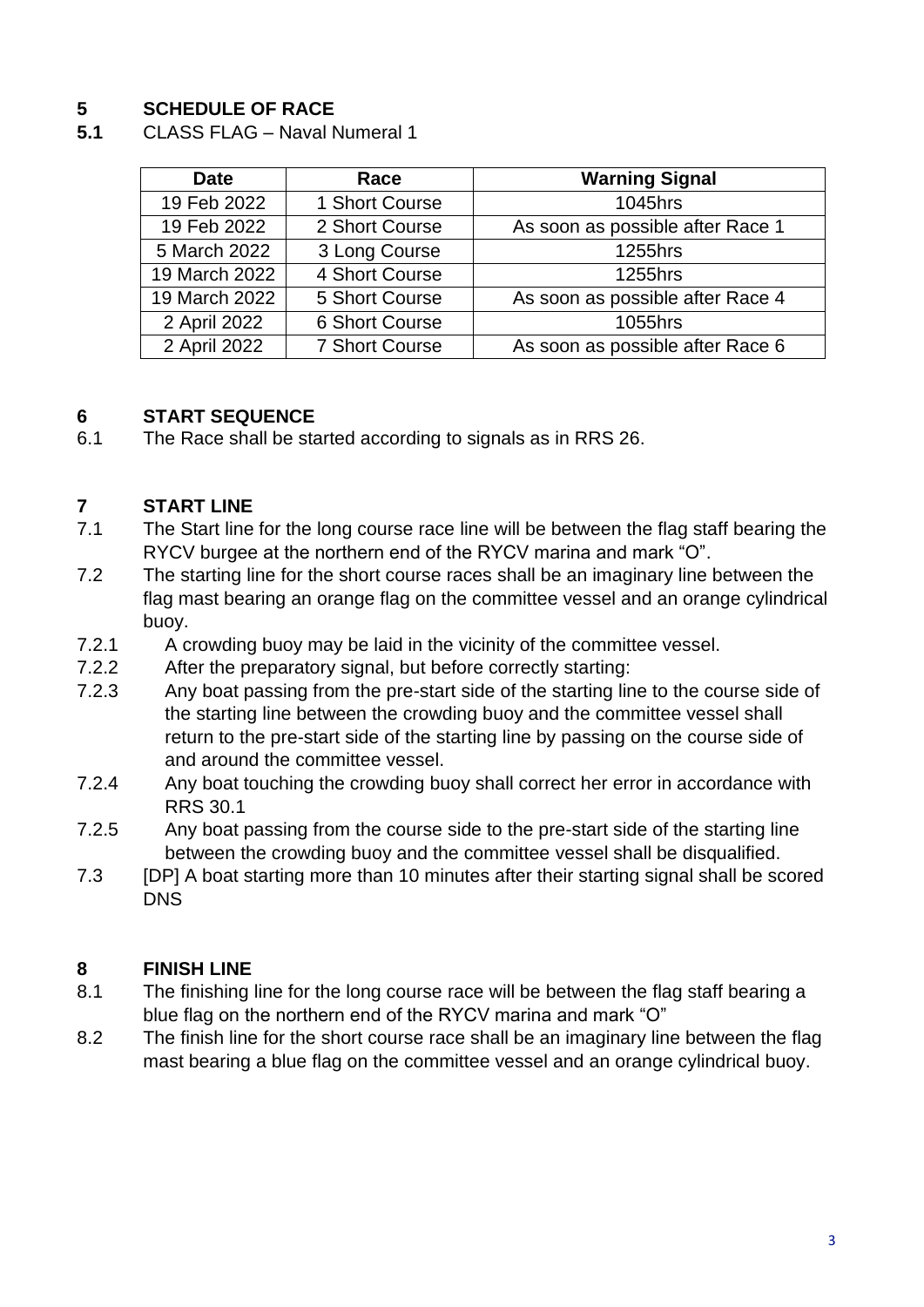### **9 MARKS AND COURSES**

- 9.1 Courses for the long race will be selected by the race committee from the RYCV COURSES as published on the RYCV Keelboat website. The course number selected will be signalled by the display of Numeral Boards from the Race Control Box on the RYCV marina.
- 9.2 Courses for the short course races as Attachment A.

### **10 AREAS THAT ARE OBSTRUCTIONS**

- 10.1 The following areas are designated as obstructions: The waters of Webb Dock, the waters West of the Williamstown Channel contained between Gellibrand Pier and Breakwater Pier. These waters are out of bounds, boats shall not race in these waters.
- 10.2 Swing Basins are also obstructions and out of bounds when a vessel with an LOA of 50m or greater when is manoeuvring within the swing basin. Designated swing basins have been established at the following locations:
- 10.2.1 At the entrance to Webb Dock
- 10.2.2 Off the end of Gellibrand Pier
- 10.2.3 Off the end of Station Pier
- 10.3 Boats must avoid impeding the passage of vessels which can safely navigate only within the confines of any shipping channel
- 10.4 [DP] Any boat subject of a complaint by a Ship's master for any reason whatsoever may be disqualified

#### **11 HEARING REQUESTS**

- 11.1 The protest time limit is 90 minutes after the last boat has finished the last race of the day, or the race committee signals no more racing today, whichever is later.
- 11.2 Notice of intension to request a hearing must be advised on mobile 0402858123 within the protest time limit and written forms must be lodged at the race office within 24hours of the time limit.
- 11.3 Hearing request forms are available from the race office.<br>11.4 Interested parties will be contacted to advise the time and
- Interested parties will be contacted to advise the time and location of hearing.

#### **12 OFFICIAL VESSELS**

12.1 Official vessels will display the Royal Yacht Club of Victoria burgee.

#### **13 FURTHER INFORMATION**

For further information please contact: Andy Warner RYCV Sailing Manager [sailmanager@rycv.asn.au](mailto:sailmanager@rycv.asn.au) mobile 0402858123